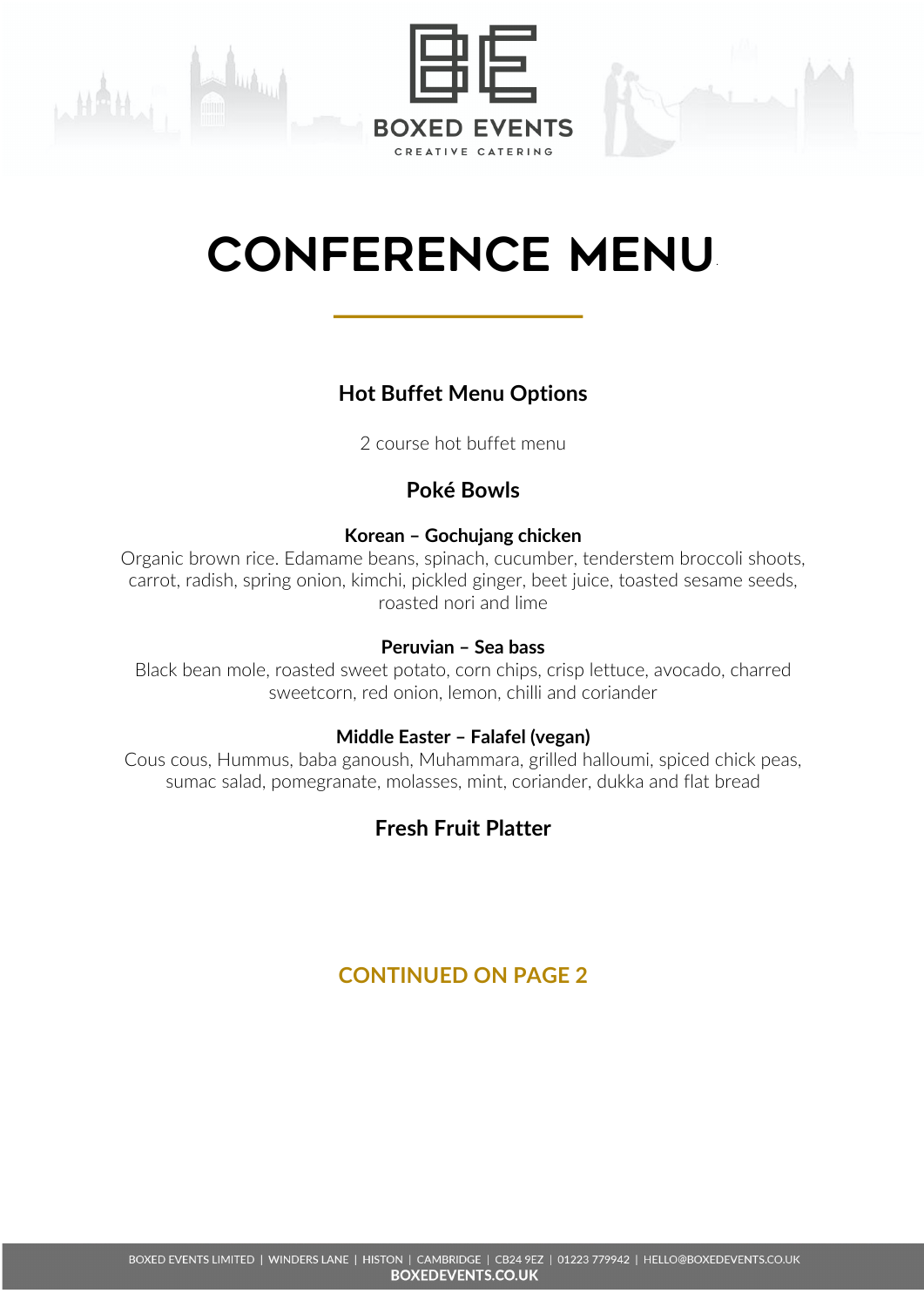





# **Hot Buffet Lunch**

#### **British**

Cottage pie Chicken and leek pie, new potatoes Leek, cheese and potato pie, new potatoes Fish Pie

Served with seasonal vegetables

#### **Asian**

Chicken Biriyani Vegetable Biriyani Thai red chicken curry Thai green vegetable curry Beef with black bean sauce Crispy chilli tofu

Served with vegetables and rice

#### **Mediterranean**

Tuscan chicken, baby potatoes, red onion, olives, lemon, garlic, thyme Caponata (aubergine stew) Beef lasagne Vegetable lasagne

Served with salad

#### **Salad**

Chicken Caesar Tuna niçoise salad Roasted vegetable and mozzarella

## **Dessert**

Fresh fruit platter Seasonal cheese cake Chocolate brownie, Chantilly cream Lemon tarts, cream and raspberries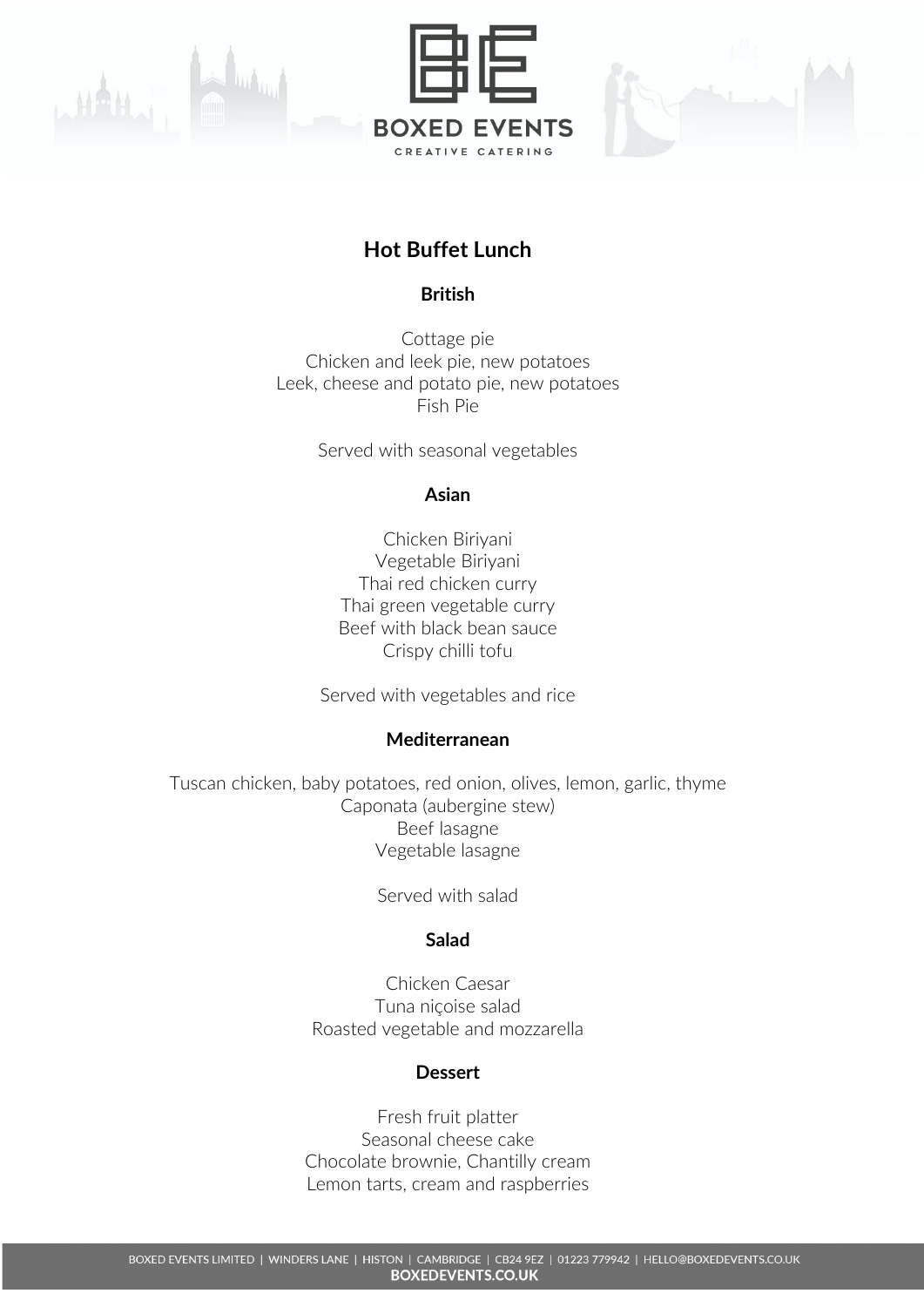





## **Soup, sandwich and cake**

Leek and potato White onion and roasted garlic Field and wild mushroom soup French onion with parmesan croute Tomato with basil Pea and mint

## **Sandwiches and wraps**

Chicken Caesar wraps Pastrami, gherkin and mustard mayonnaise Honey baked ham, whole grain mustard Prawn Mary rose, ice berg lettuce Smoked mackerel with horseradish cream, pickled cucumber Smoked salmon, cream cheese Cheese and red onion chutney Smashed avocado, pine nuts and watercress Hummus, spiced chick pea and roasted red pepper

# **Cake**

Lemon drizzle Carrot cake